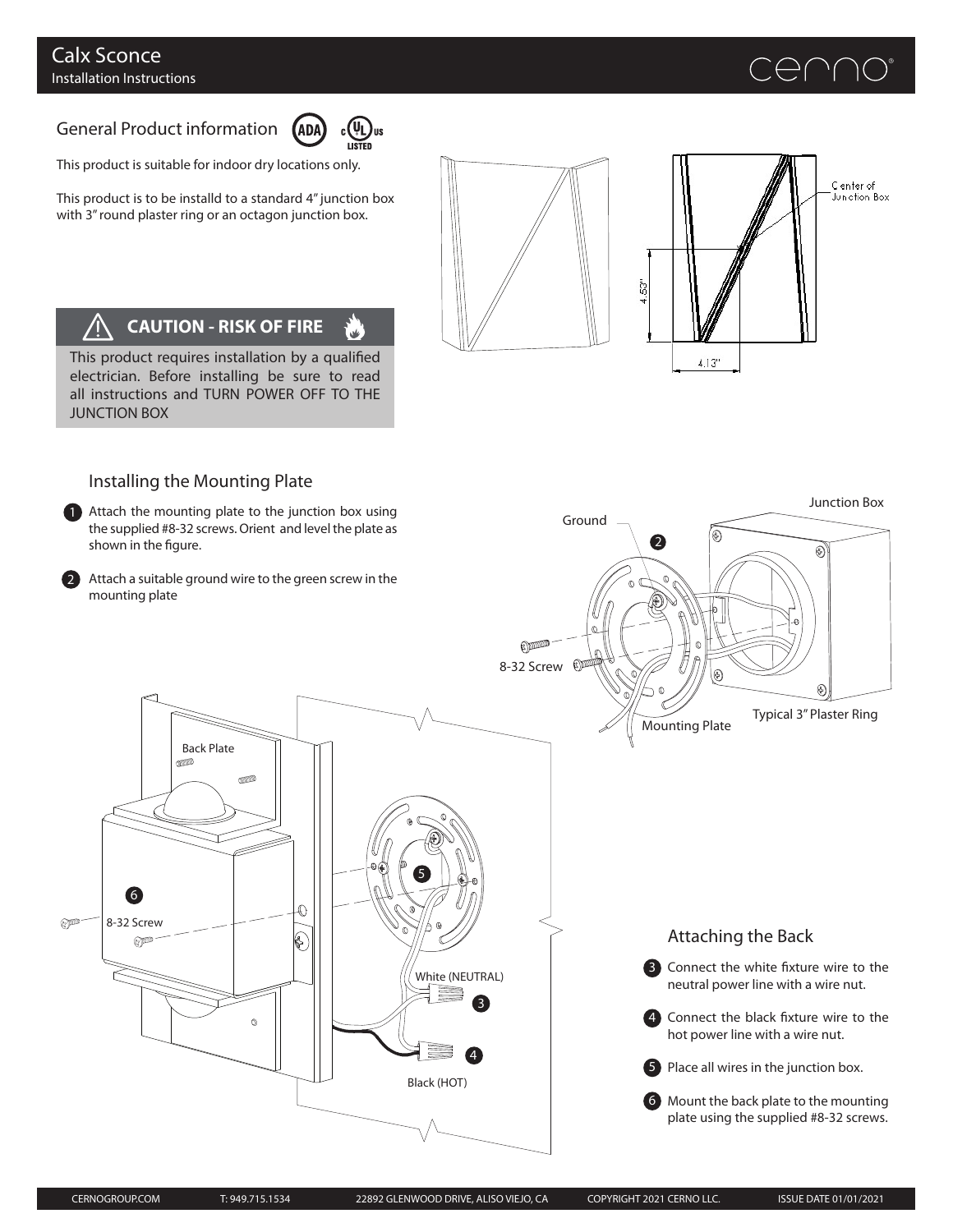## cenno®